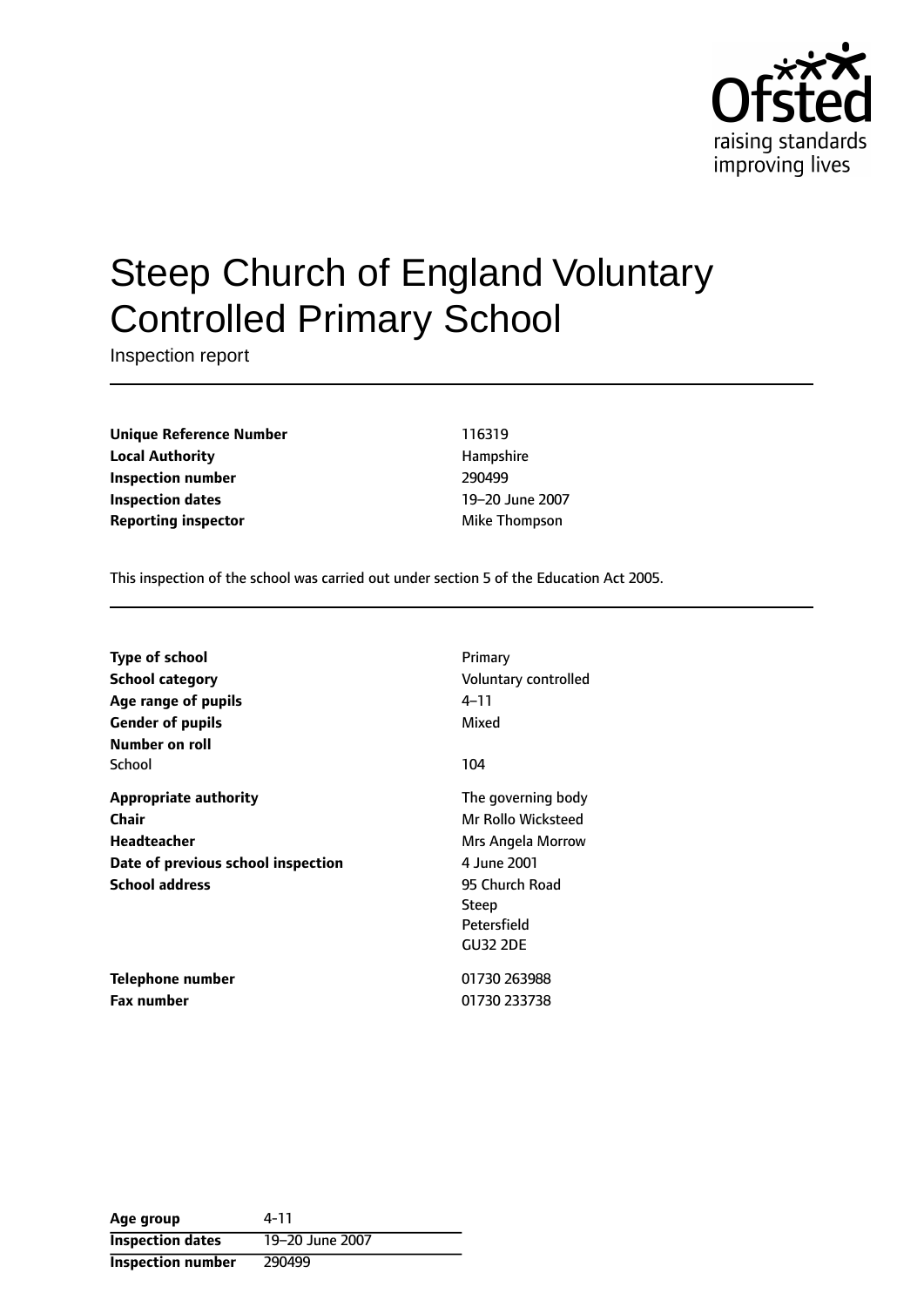© Crown copyright 2007

.

#### Website: www.ofsted.gov.uk

This document may be reproduced in whole or in part for non-commercial educational purposes, provided that the information quoted is reproduced without adaptation and the source and date of publication are stated.

Further copies of this report are obtainable from the school. Under the Education Act 2005, the school must provide a copy of this report free of charge to certain categories of people. A charge not exceeding the full cost of reproduction may be made for any other copies supplied.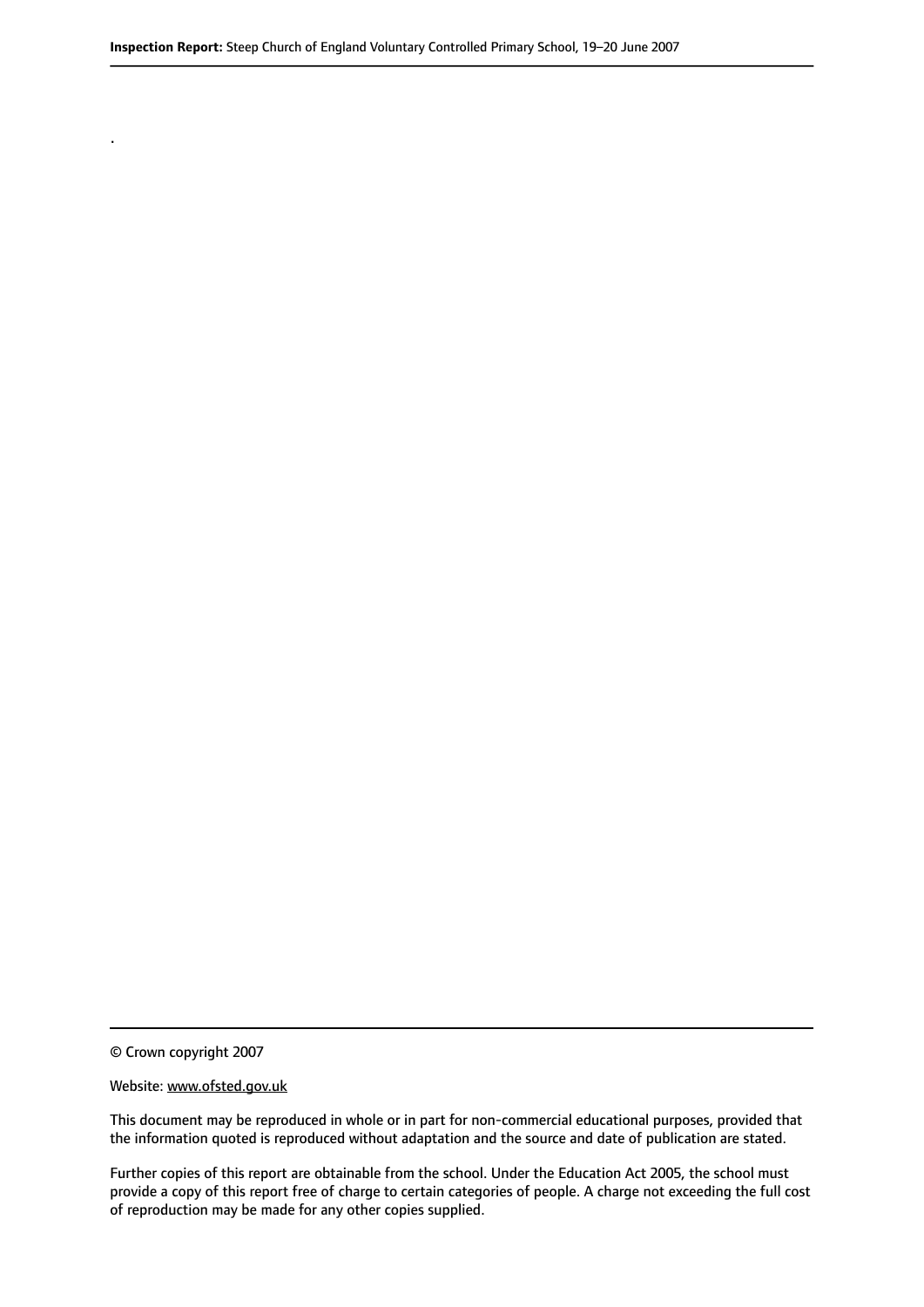# **Introduction**

The inspection was carried out by an Additional Inspector.

### **Description of the school**

Steep CE Primary is a small rural school, in an attractive setting two miles to the north of Petersfield. Almost all pupils are of White British heritage, and are generally from advantaged home circumstances. Almost all teachers, including the headteacher, have been appointed within the past three years.

### **Key for inspection grades**

| Grade 1 | Outstanding  |
|---------|--------------|
| Grade 2 | Good         |
| Grade 3 | Satisfactory |
| Grade 4 | Inadequate   |
|         |              |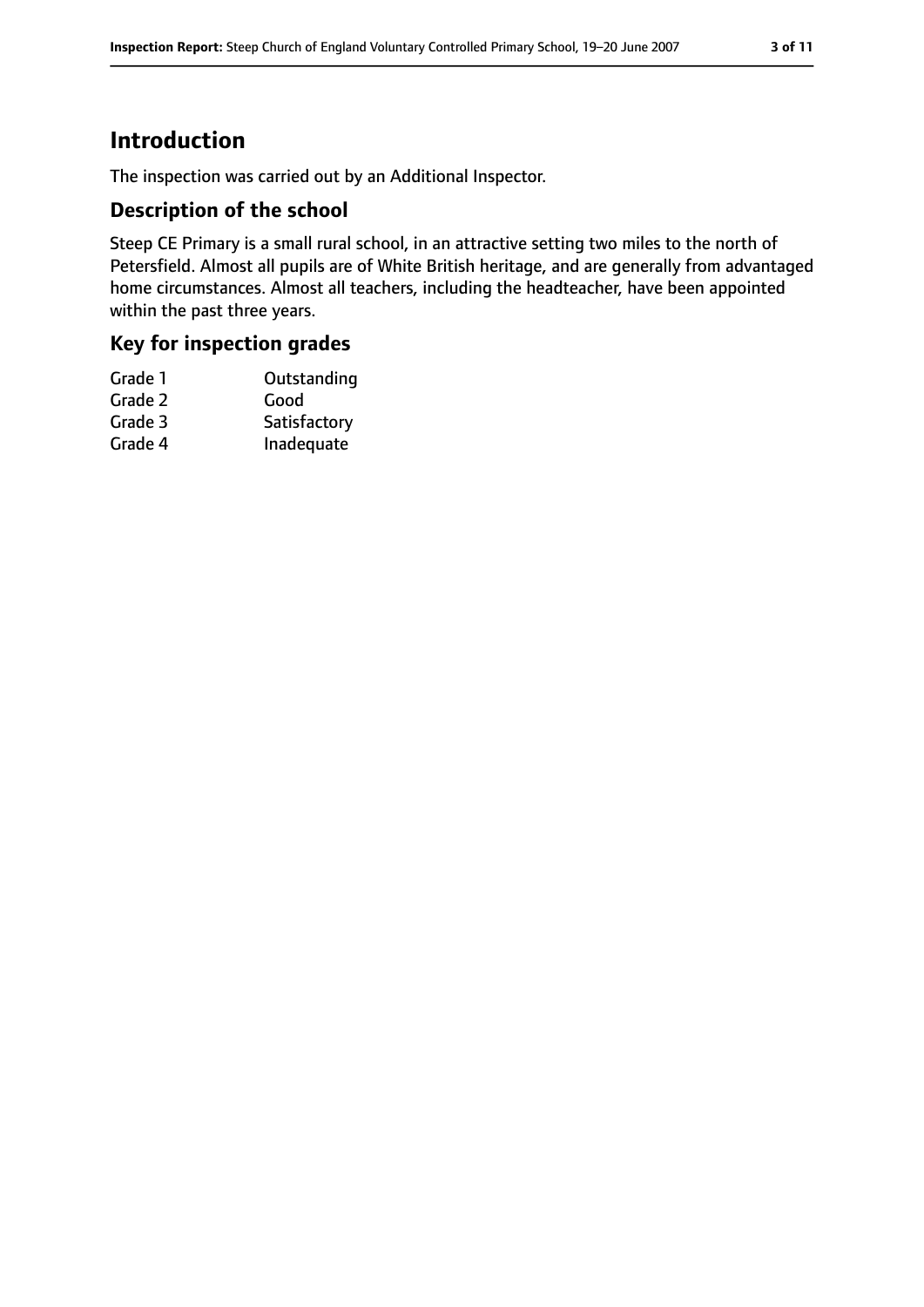# **Overall effectiveness of the school**

#### **Grade: 4**

The quality of provision and the standards attained at Steep CE Primary have declined since the last inspection. At present, the school does not provide its pupils with an acceptable standard of education, and therefore its effectiveness is judged to be inadequate. The headteacher became very quickly aware of this situation following her appointment in September 2006, and took clear and decisive action to address the situation. This includes a programme of intensive support from the local authority. The school is now improving as the impact of the actions is starting to be seen. However, there is still much to do. The school recognises the need to develop a clear management structure and to improve the leadership skills of teaching staff. The school has a satisfactory capacity to improve further.

There are a number of significant weaknesses in the educational provision for the pupils. Teachers in Key Stage 2 are not good enough at assessing their pupils' needs and using the information to plan their lessons. Consequently, work is not always pitched at the right level. In the curriculum, there is a lack of focus on the step-by-step development of pupils' skills throughout the school, although there have already been improvements since the arrival of the current headteacher. The quality of academic guidance is weak. The targets set for pupils lack precision and, particularly in Years 5 and 6, the marking of pupils' work is unsatisfactory. The result of these wide-ranging inadequacies is that pupils' achievement is unsatisfactory and their progress is generally too slow.

A high proportion of the parents returned the inspection questionnaires, and these were generally positive in all areas surveyed. However, some parents commented on the lack of challenging work provided for their children. Others acknowledged the improvements now being made when noting, for example, 'Steep School has been through a few unsettling years, with two changes of headteacher. However we have been very impressed with the new headteacher, who shows great enthusiasm and a determination to take the school to new heights.'

Children are given a satisfactory start to their education in the Reception class. The school is working to improve its provision for outdoor learning since current arrangements do not enable the easy transition from indoor to outdoor work that is a requirement of the provision for the Foundation Stage.

On admission to the Reception class, children's attainment is generally well above what is normally expected of four year-olds. Children make satisfactory progress, and by the time they transfer to Year 1, standards are still well above average. Standards remain at this level at the end of Year 2, representing satisfactory progress throughout this key stage. However, progress slows in Key Stage 2, and is inadequate. By the time pupils leave at the end of Year 6, standards are lower than they should be, although usually above average overall. In most cases, pupils fail to reach their true potential.

The standards of pupils' personal development and well-being are satisfactory. Although some parents expressed concerns about the standards of behaviour, pupils generally behave well.

For a number of years governors failed to ensure that they monitored the performance of the school with sufficient rigour. They now understand the task in hand and are working closely with the headteacher to bring about the necessary improvements.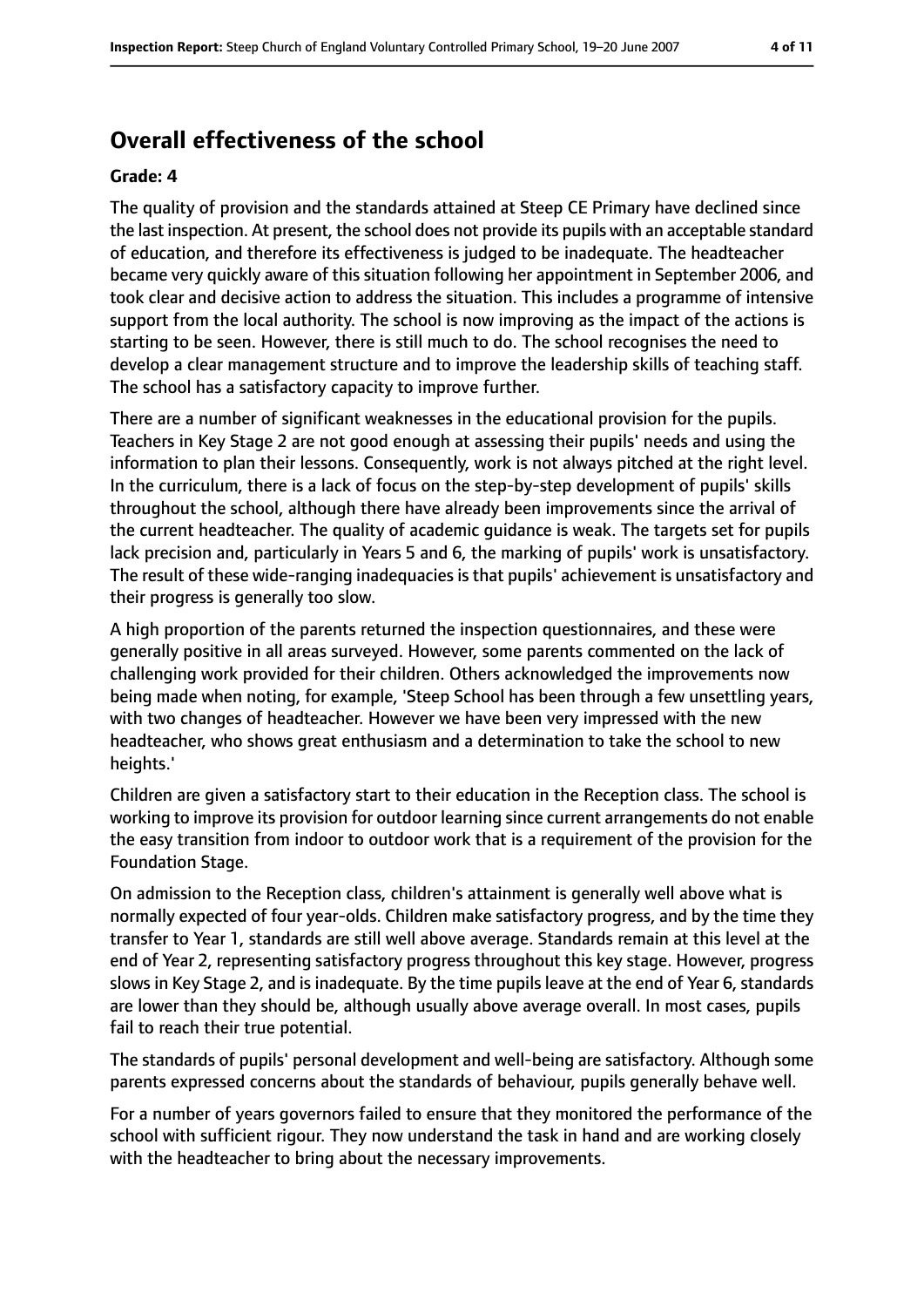In accordance with section 13(3) of the Education Act 2005, Her Majesty's Chief Inspector is of the opinion that this school requires significant improvement, because it is performing significantly less well than in all the circumstances it could reasonably be expected to perform. The school is therefore given a Notice to Improve. Significant improvement is required in relation to the achievement and progress of the pupils in Key Stage 2, the quality of teaching in Key Stage 2, the curriculum, and the academic guidance and support given to pupils.

# **What the school should do to improve further**

- Make significant improvements to the quality of teaching and learning in Key Stage 2. Ensure that teachers provide achievable challenges to pupils of all levels of attainment.
- Ensure that the curriculum provides for the progressive development of pupils' skills.
- Ensure that teachers provide clear academic quidance for their pupils through good quality marking of work and by setting precise targets for them to achieve.
- Develop the leadership and management skills of all teachers. In particular, ensure that they are involved in raising standards through the rigorous monitoring of pupils' achievement and progress.

# **Achievement and standards**

### **Grade: 4**

Achievement overall isinadequate, even though standards are usually above average. Standards are well above average by the end of the Reception year. Children's attainment is at least above average in all areas of learning, and is well above average in most. Children are very well equipped for Key Stage 1 because they have particularly good social skills, and much better skills in reading, writing and basic calculation than most children of their age. In Key Stage 1, the school builds satisfactorily on this very good platform of attainment. Overall, standards are well above average in reading and writing and above average in mathematics. Pupils make satisfactory progress in the Foundation Stage and Key Stage 1 because the quality of teaching is satisfactory overall.

In Key Stage 2, pupils do not achieve their potential because teaching is inadequate and the academic guidance provided for them is not good enough. Standards in 2006 were below the national average in English and science and well below average in mathematics. The school's performance in the national tests for Year 6 pupils in 2007 is much better, but pupils' achievement remains inadequate because this higher level of performance does not reflect their true potential.

Pupils with learning difficulties and disabilities make satisfactory progress because of the extra help that they are given in lessons by teaching assistants. This means that, even when work is not pitched at the right level for them, the assistants compensate for this.

# **Personal development and well-being**

#### **Grade: 3**

Pupils' personal development, including their spiritual, moral, social and cultural development, is satisfactory. Pupils' moral and social development is good, and their spiritual development is satisfactory. Their cultural development is inadequate. Pupils are good at celebrating their own cultural traditions, but have much less awareness of the rich diversity of non-western customs within our society.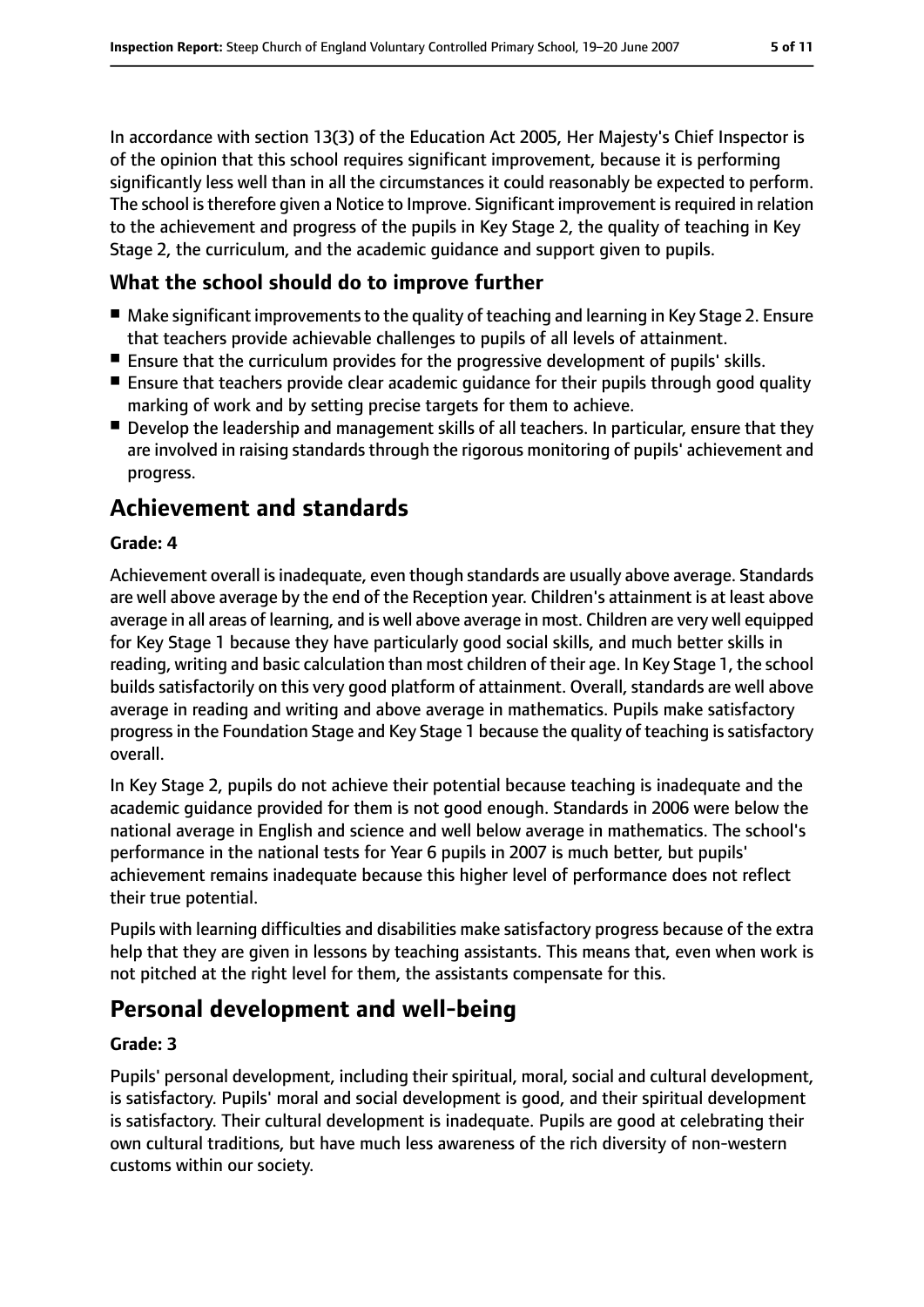Most pupils enjoy being at school, and those interviewed gave a wide range of reasons to support their positive views. This enjoyment is reflected in the above average rate of attendance. However, some pupils in Key Stage 2 are critical and say, for example, that they would like to be given more challenging work. Pupils also show a responsibility towards the wider community. For instance, they raise significant sums of money for a wide range of charities such as World Vision and Great Ormond Street Hospital. Pupils have a satisfactory awareness of how to keep safe and lead healthy lifestyles. Despite pupils' inadequate achievement, their good levels of competence in basic skills and their ability to work both cooperatively and independently mean that they are satisfactorily prepared for the next phase of their education and for a future as life-long learners.

# **Quality of provision**

# **Teaching and learning**

### **Grade: 4**

The school correctly judges teaching and learning to be inadequate overall. However, there is a marked contrast between the quality of teaching in the Foundation Stage and Key Stage 1, and that in Key Stage 2. In the Foundation Stage and Key Stage 1, teaching is at least satisfactory and is sometimes good. In Key Stage 2, teaching is satisfactory at best and is too often inadequate.

Lessons in all classes are generally calm and orderly because pupils respond well to teachers' clear expectations of their behaviour. Pupils are generally keen to learn, and show good levels of concentration and perseverance.

The key weakness in teaching in Key Stage 2 is that, in far too many lessons, the level of challenge is wrong. This occurs because teachers do not make enough use of information from previous assessments to plan pupils' work. Consequently, it is not pitched at different levels of difficulty in order to meet the needs of all pupils. This situation is compounded by inaccuracies in teachers' assessments of their pupils' capabilities. As a result, work is often either too easy or too difficult for many pupils.

### **Curriculum and other activities**

### **Grade: 4**

The curriculum is inadequate because of several major shortcomings. The planning in Key Stage 2 does not take account of the wide range of attainment within the mixed-age classes. In English lessons, for example, pupils are often given the same tasks, regardless of age. Planning for mathematics is similarly flawed. In other subjects, teachers in both key stages do not have clear enough guidance about the levels of skills to be expected for pupils of different ages. In art, for example, the impact of good teaching in Years 1 and 2 was lessened by lack of guidance for the teacher as to precisely what she ought to expect each of the different age groups to achieve. The school is fully aware of this issue. It has already made significant progress this year by ensuring that there is curriculum planning in place in all subjects.

The curriculum in the Foundation Stage is satisfactory. Despite the challenges presented by sharing a large room with the Key Stage 1 class, and the lack of easy accessto a suitable outdoor area, the school ensures that all areas of learning are covered. There is a reasonable balance between activities directed by adults and those chosen by the children.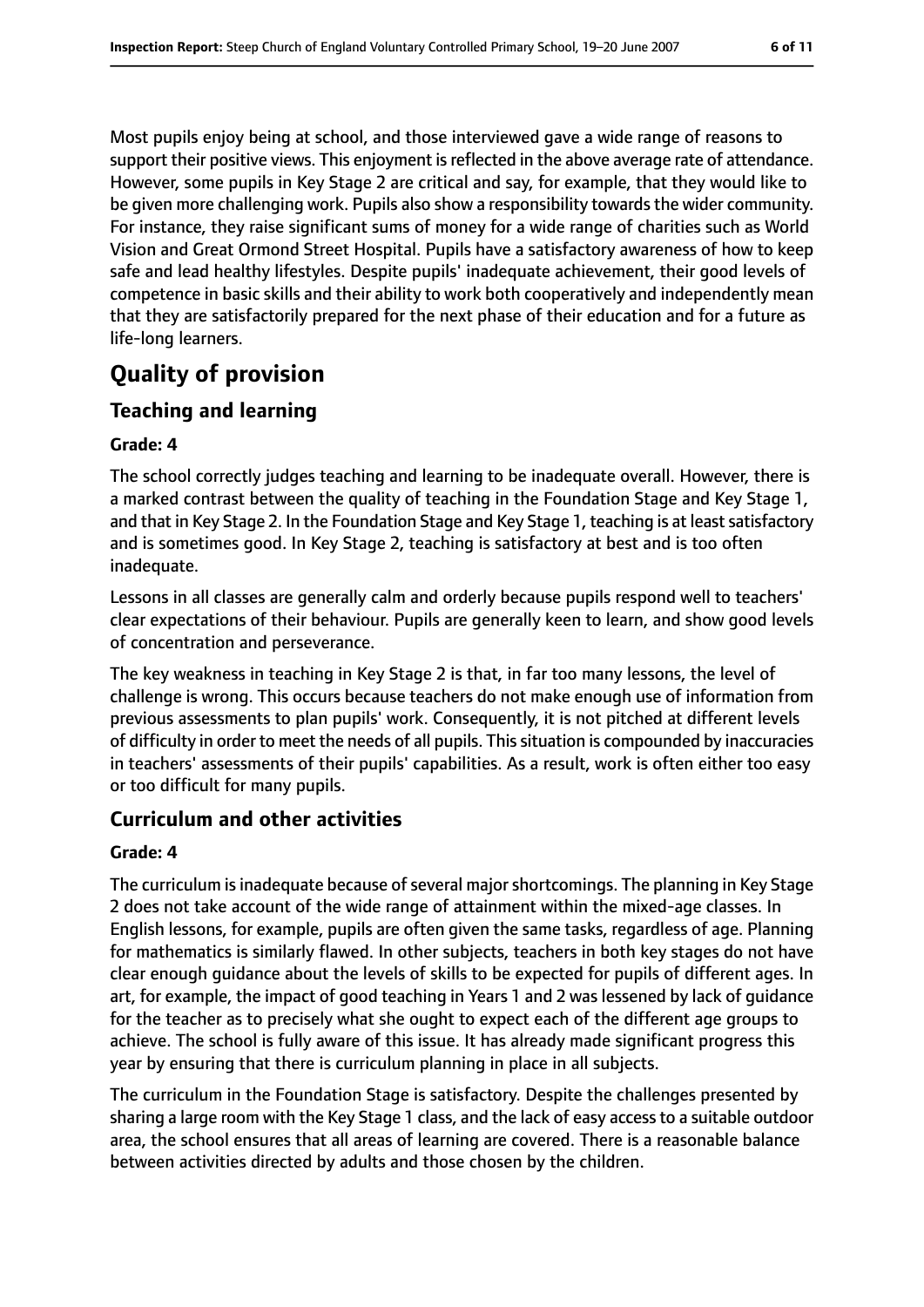### **Care, guidance and support**

#### **Grade: 4**

Child protection systems and risk assessments are in place and are effective. Consequently, pupils feel safe and secure in school. Satisfactory relationships with outside agencies help promote pupils' welfare. However, because the academic guidance and support given to pupils is weak, the quality of care, guidance and support is inadequate overall. Pupils' progress is now being tracked, but the systems put in place to do this are fairly new and, as the school recognises, do not yet enable best use to be made of the data collected. All pupils have targets to achieve, but many of these are too vague to enable objective judgments to be made as to how well the pupils have achieved them. In some cases, pupils do not understand their targets, because the wording is not pitched at an accessible reading level. In Years 5 and 6, written comments in pupils' books do not always give the pupils enough guidance about precisely what they need to do to improve their work.

# **Leadership and management**

#### **Grade: 3**

The new headteacher is fully aware of the magnitude of her task in tackling the underachievement in this school, and has produced a clear outline of the action required. Through her good and determined leadership there is now clear evidence of improvements in the rates of progress made by pupils, for instance in mathematics, which has been a key area of focus this year. At present, the management provided by the subject leaders is not good enough. This is because teachers do not have the necessary leadership and management skills. There are some pockets of emerging good practice, for example in the satisfactory leadership provided in mathematics.

Governance is satisfactory. The governors are extremely supportive, and many visit the school regularly. The chair of governors acknowledges that, in previous years the governors did not monitor the performance of the school with enough rigour, and did not look beyond the school's consistently good results in the tests at the end of Key Stage 2. Governors now understand that the older pupils have not been achieving as well as they should for a number of years, as the consequence of this is now being seen in lower levels of performance at the end of Key Stage 2. A rigorous programme of support has now been agreed with the local authority, and governors are looking very closely at the school's performance.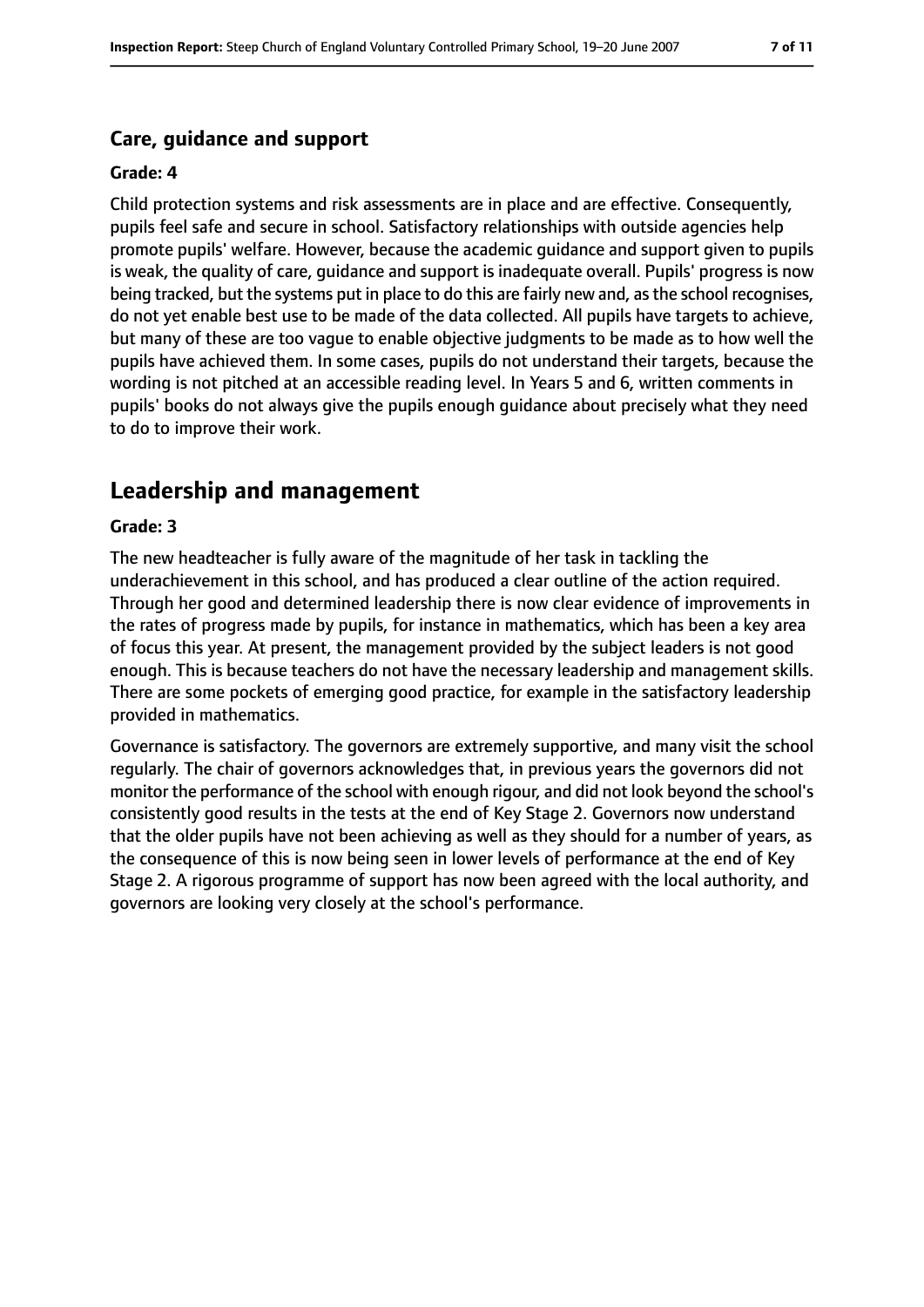**Any complaints about the inspection or the report should be made following the procedures set out in the guidance 'Complaints about school inspection', which is available from Ofsted's website: www.ofsted.gov.uk.**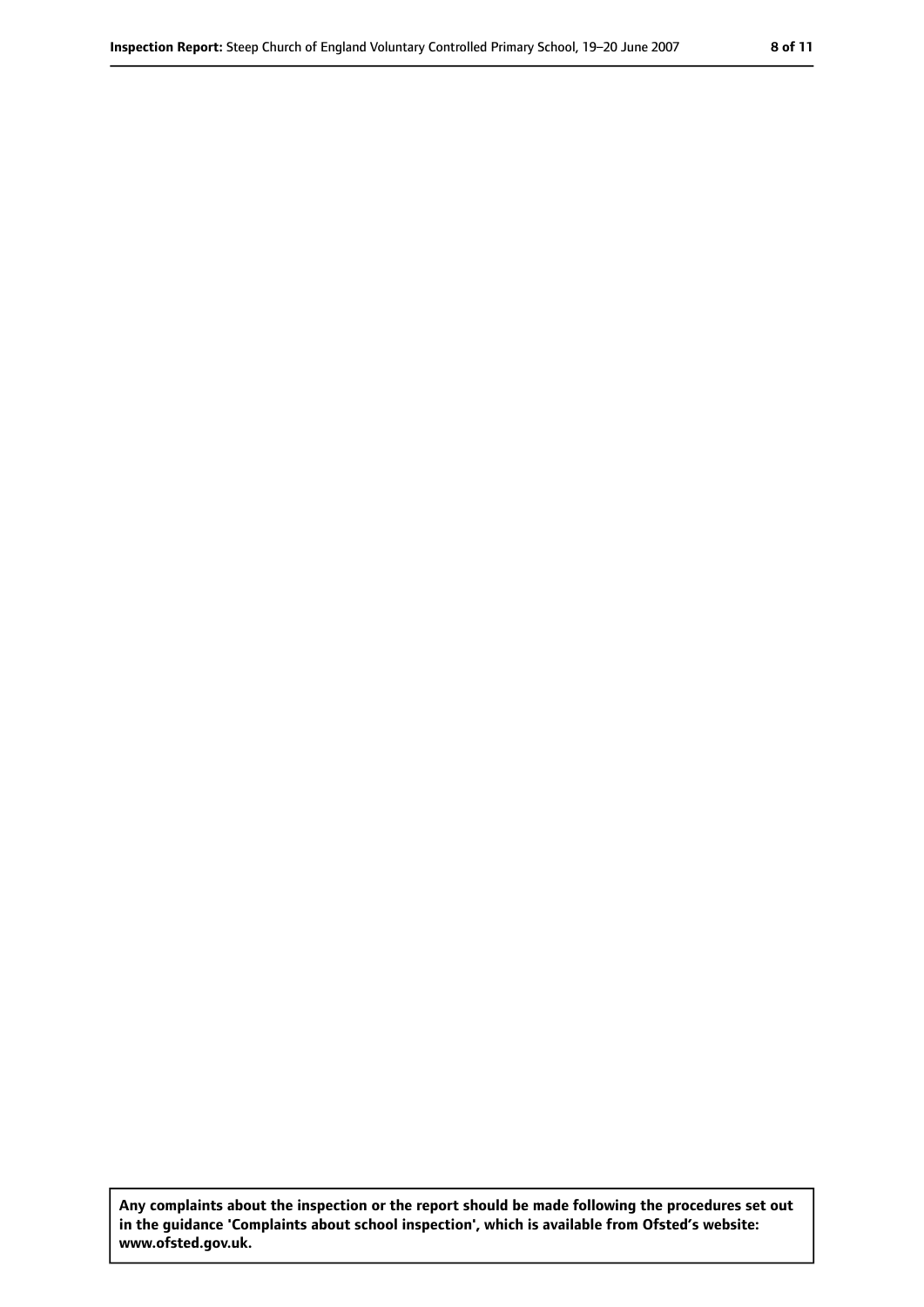# **Inspection judgements**

| $^\dagger$ Key to judgements: grade 1 is outstanding, grade 2 good, grade 3 satisfactory, and grade 4 | <b>School</b>  |
|-------------------------------------------------------------------------------------------------------|----------------|
| inadeauate                                                                                            | <b>Overall</b> |

# **Overall effectiveness**

| How effective, efficient and inclusive is the provision of education, integrated<br>care and any extended services in meeting the needs of learners? | 4  |
|------------------------------------------------------------------------------------------------------------------------------------------------------|----|
| How well does the school work in partnership with others to promote learners'<br>well-being?                                                         |    |
| The quality and standards in the Foundation Stage                                                                                                    |    |
| The effectiveness of the school's self-evaluation                                                                                                    |    |
| The capacity to make any necessary improvements                                                                                                      |    |
| Effective steps have been taken to promote improvement since the last<br>inspection                                                                  | No |

# **Achievement and standards**

| How well do learners achieve?                                                                               |  |
|-------------------------------------------------------------------------------------------------------------|--|
| The standards <sup>1</sup> reached by learners                                                              |  |
| How well learners make progress, taking account of any significant variations between<br>groups of learners |  |
| How well learners with learning difficulties and disabilities make progress                                 |  |

# **Personal development and well-being**

| How good is the overall personal development and well-being of the<br>learners?                                  |  |
|------------------------------------------------------------------------------------------------------------------|--|
| The extent of learners' spiritual, moral, social and cultural development                                        |  |
| The behaviour of learners                                                                                        |  |
| The attendance of learners                                                                                       |  |
| How well learners enjoy their education                                                                          |  |
| The extent to which learners adopt safe practices                                                                |  |
| The extent to which learners adopt healthy lifestyles                                                            |  |
| The extent to which learners make a positive contribution to the community                                       |  |
| How well learners develop workplace and other skills that will contribute to<br>their future economic well-being |  |

# **The quality of provision**

| How effective are teaching and learning in meeting the full range of the<br>learners' needs?          | $\Delta$ |
|-------------------------------------------------------------------------------------------------------|----------|
| How well do the curriculum and other activities meet the range of needs<br>and interests of learners? | Δ        |
| How well are learners cared for, quided and supported?                                                |          |

### **Annex A**

 $^1$  Grade 1 - Exceptionally and consistently high; Grade 2 - Generally above average with none significantly below average; Grade 3 - Broadly average to below average; Grade 4 - Exceptionally low.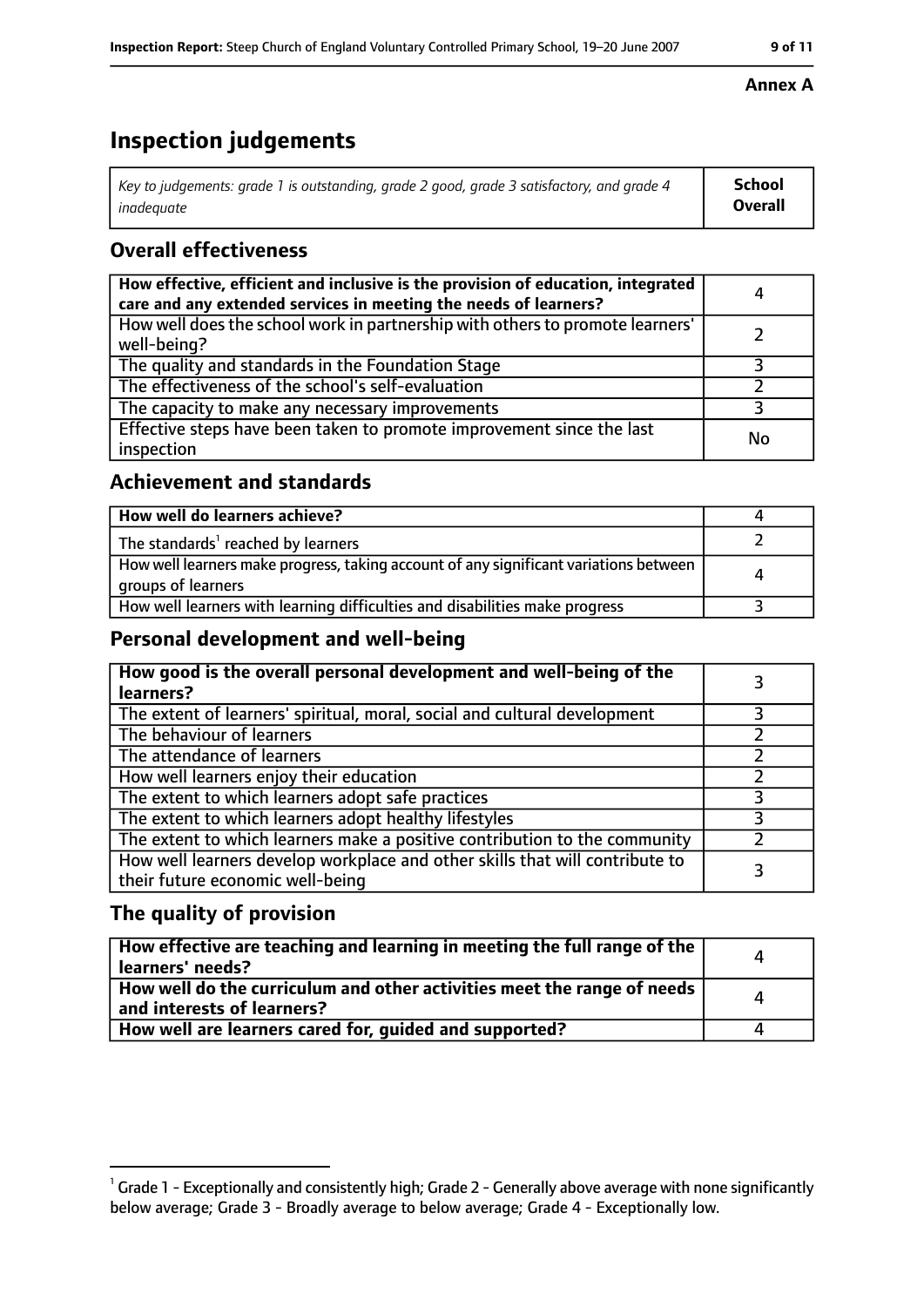#### **Inspection Report:** Steep Church of England Voluntary Controlled Primary School, 19-20 June 2007 **10 11**

### **Annex A**

# **Leadership and management**

| How effective are leadership and management in raising achievement<br>and supporting all learners?                                              | 3   |
|-------------------------------------------------------------------------------------------------------------------------------------------------|-----|
| How effectively leaders and managers at all levels set clear direction leading<br>to improvement and promote high quality of care and education |     |
| How effectively performance is monitored, evaluated and improved to meet<br>challenging targets                                                 | 3   |
| How well equality of opportunity is promoted and discrimination tackled so<br>that all learners achieve as well as they can                     |     |
| How effectively and efficiently resources, including staff, are deployed to<br>achieve value for money                                          | 4   |
| The extent to which governors and other supervisory boards discharge their<br>responsibilities                                                  | 3   |
| Do procedures for safequarding learners meet current government<br>requirements?                                                                | Yes |
| Does this school require special measures?                                                                                                      | No  |
| Does this school require a notice to improve?                                                                                                   | Yes |